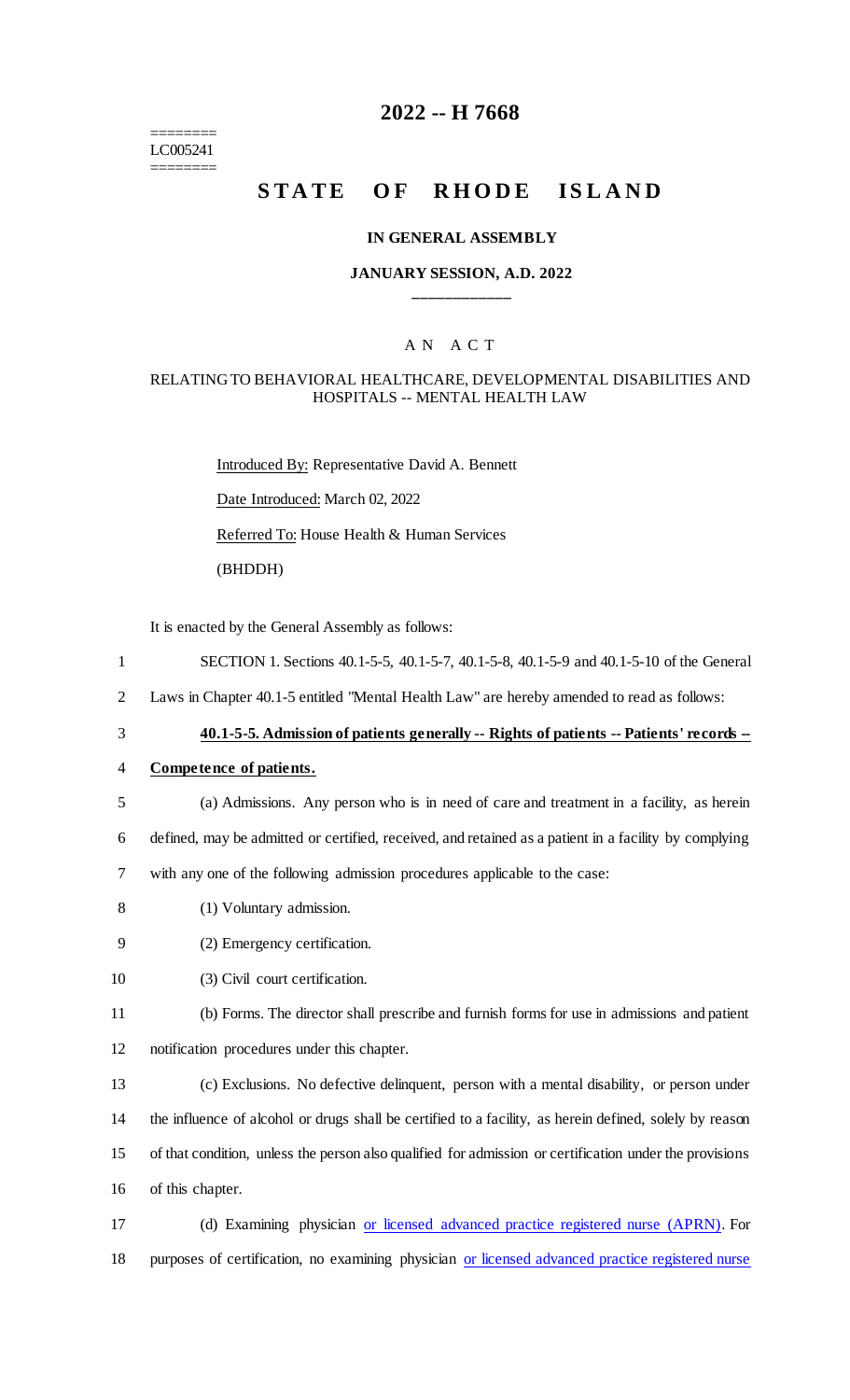(APRN), certified in psychiatric/mental health shall be related by blood or marriage to the person who is applying for the admission of another, or to the person who is the subject of the application; nor shall he or she have any interest, contractually, testamentary, or otherwise (other than reasonable and proper charges for professional services rendered), in or against the estate or assets of the person who is the subject of the application; nor shall he or she be a manager, trustee, visitor, proprietor, officer, stockholder, or have any pecuniary interest, directly or indirectly, or, except as otherwise herein expressly provided, be a director, resident physician, or salaried physician, licensed advanced practice registered nurse (APRN), certified in psychiatric/mental health, or employee in any facility to which it is proposed to admit the person.

 (e) Certificates. Certificates, as required by this chapter, must provide a factual description of the person's behavior that indicates that the person concerned is mentally disabled, creates a likelihood of serious harm, and is in need of care and treatment in a facility as defined in this chapter. They shall further set forth such other findings as may be required by the particular certification procedure used. Certificates shall also show that an examination of the person concerned was made within five (5) days prior to the date of admission or certification, unless otherwise herein provided. The date of the certificate shall be the date of the commencement of the examination, and in the event examinations are conducted separately or over a period of days, then the five-day (5) period above referred to (unless otherwise expressly provided) shall be measured from the date of the commencement of the first examination. All certificates shall contain the observations upon which judgments are based, and shall contain other information as the director may by rule or regulation require.

 (f) Rights of patients. No patient admitted or certified to any facility under any provision of this chapter shall be deprived of any constitutional, civil, or legal right, solely by reason of such admission or certification nor shall the certification or admission modify or vary any constitutional or civil right, including, but not limited to, the right or rights:

(1) To privacy and dignity;

(2) To civil service or merit rating or ranking and appointment;

 (3) Relating to the granting, forfeiture or denial of a license, permit, privilege, or benefit pursuant to any law;

30 (4) To religious freedom; licensed advanced practice registered nurse (APRN), certified in psychiatric/mental health,

 (5) To be visited privately at all reasonable times by his or her personal physician, attorney, and clergyperson, and by other persons at all reasonable times unless the official in charge of the facility determines either that a visit by any of the other persons or a particular visitation time would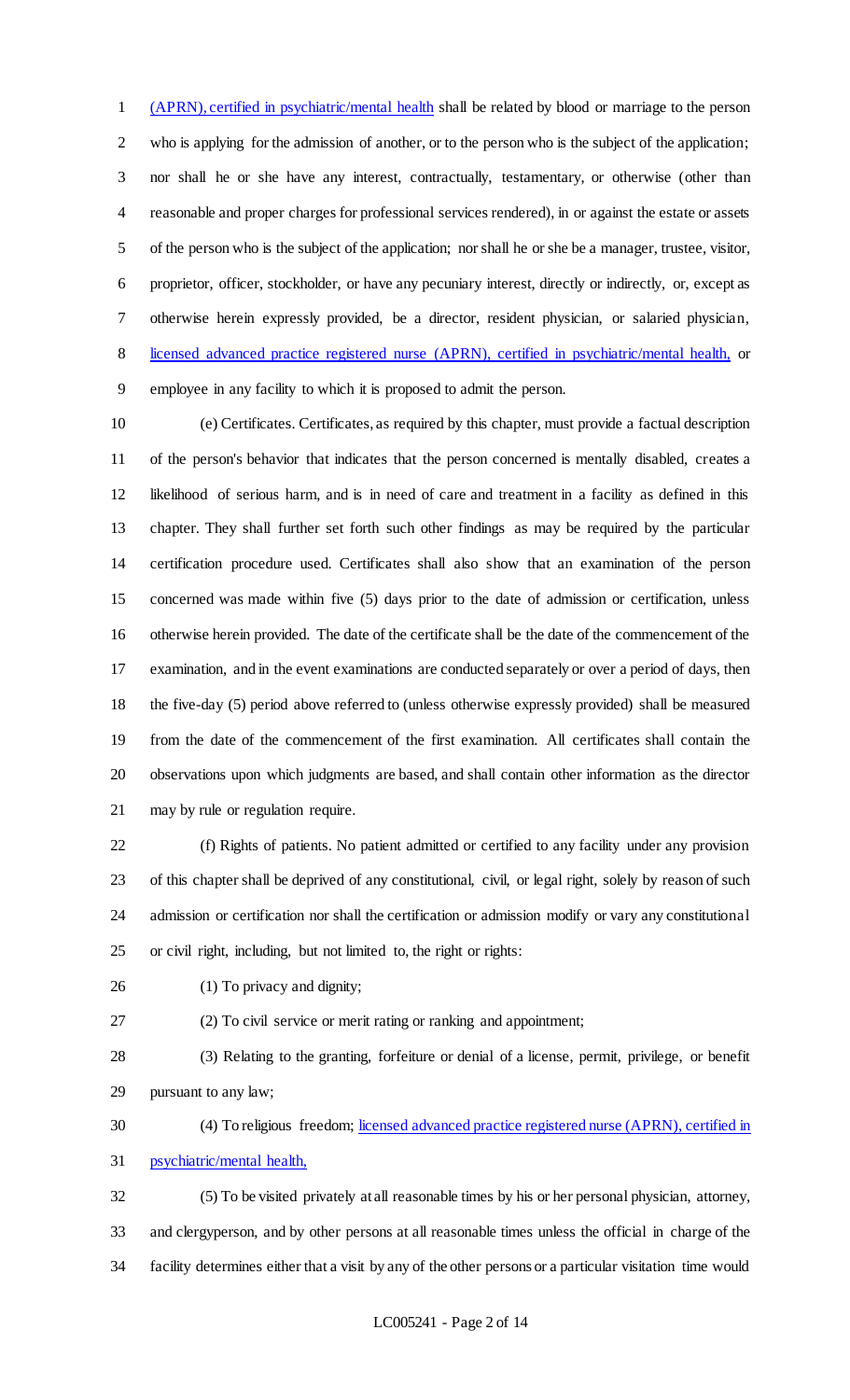not be in the best interests of the patient and he or she incorporates a statement for any denial of visiting rights in the individualized treatment record of the patient;

 (6) To be provided with stationery, writing materials, and postage in reasonable amounts and to have free unrestricted, unopened, and uncensored use of the mails for letters;

 (7) To wear one's own clothes, keep and use personal possessions, including toilet articles; to keep and be allowed to spend a reasonable sum of money for canteen expenses and small purchases; to have access to individual storage space for his or her private use; and reasonable access to telephones to make and receive confidential calls; provided, however, that any of these rights may be denied for good cause by the official in charge of a facility or a physician designated by him or her. A statement of the reasons for any denial shall be entered in the individualized treatment record of the patient;

 (8) To seek independent psychiatric examination and opinion from a psychiatrist or mental health professional of his or her choice;

 (9) To be employed at a gainful occupation insofar as the patient's condition permits, provided however, that no patient shall be required to perform labor;

(10) To vote and participate in political activity;

(11) To receive and read literature;

 (12) To have the least possible restraint imposed upon the person consistent with affording him or her the care and treatment necessary and appropriate to his or her condition;

(13) To have access to the mental health advocate upon request;

 (14) To prevent release of his or her name to the advocate or next of kin by signing a form provided to all patients for that purpose at the time of admission.

 (g) Records. A facility shall maintain for each patient admitted pursuant to this chapter, a comprehensive medical record. The record shall contain a recorded, individualized treatment plan, which shall at least monthly be reviewed by the physician of the facility who is chiefly responsible for the patient's care, notations of the reviews to be entered in the record. The records shall also contain information indicating at the time of admission or certification what alternatives to admission or certification are available to the patient; what alternatives have been investigated; and why the investigated alternatives were not deemed suitable. The medical record shall further contain other information as the director may by rule or regulation require.

 (h) Competence. A person shall not, solely by reason of his or her admission or certification to a facility for examination or care and treatment under the provisions of this chapter, thereby be deemed incompetent to manage his or her affairs; to contract; to hold, or seek a professional, occupational, or vehicle operator's license; to make a will; or for any other purpose. Neither shall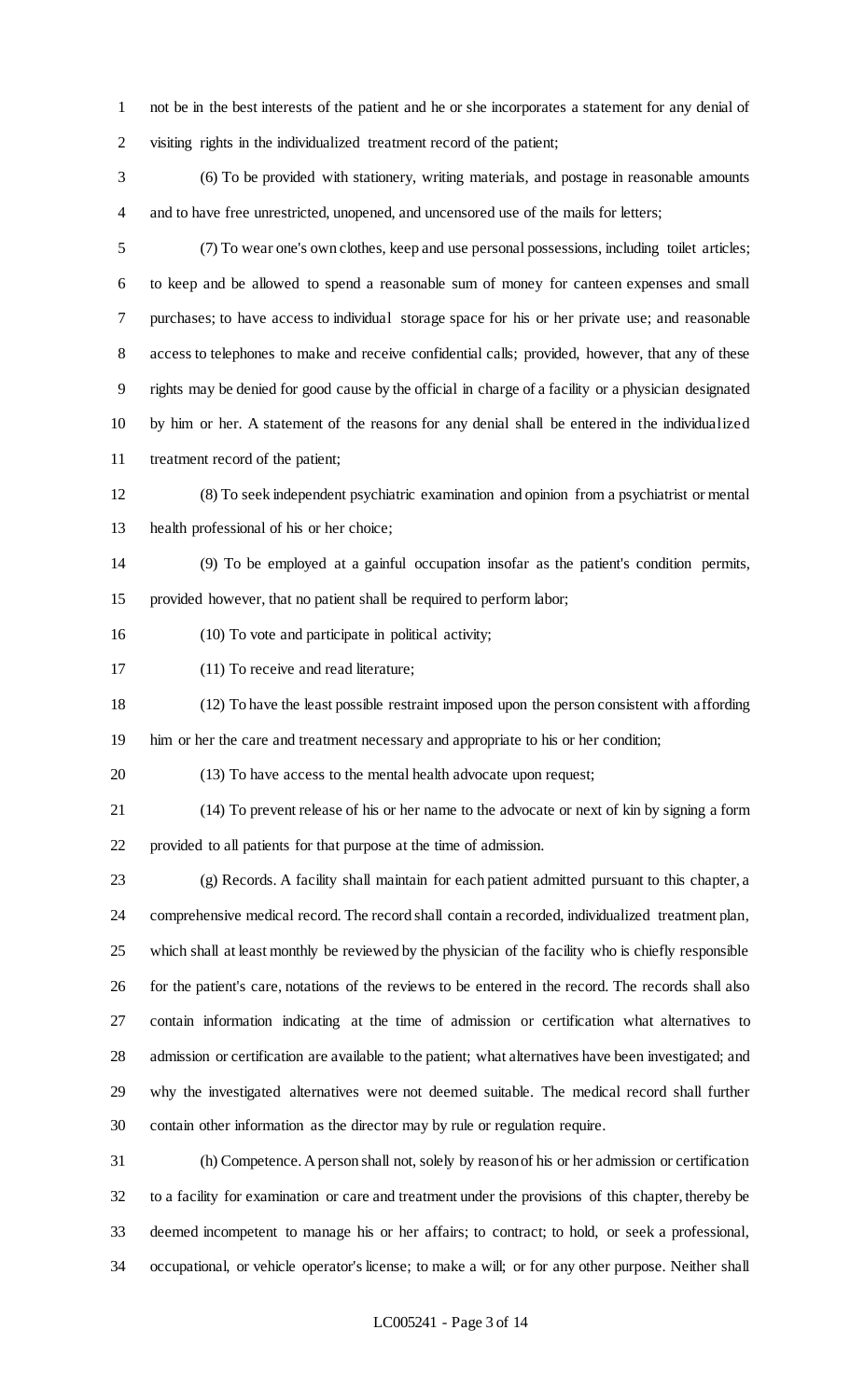any requirement be made, by rule, regulation, or otherwise, as a condition to admission and retention, that any person applying for admission shall have the legal capacity to contract, it being sufficient for the purpose, that the person understand the nature and consequence of making the application.

#### **40.1-5-7. Emergency certification.**

- (a) Applicants.
- (1) Any physician who or licensed advanced practice registered nurse (APRN), certified in

 psychiatric/mental health, after examining a person, has reason to believe that the person is in need of immediate care and treatment, and is one whose continued unsupervised presence in the community would create an imminent likelihood of serious harm by reason of mental disability, may apply at a facility for the emergency certification of the person thereto. The medical director, or any other physician or licensed advanced practice registered nurse (APRN), certified in 13 psychiatric/mental health, employed by the proposed facility for certification, may apply under this subsection if no other physician or licensed advanced practice registered nurse (APRN), certified

 in psychiatric/mental health, is available and he or she certifies this fact. If an examination is not possible because of the emergency nature of the case and because of the refusal of the person to consent to the examination, the applicant on the basis of his or her observation may determine, in accordance with the above, that emergency certification is necessary and may apply therefor. In the 19 event that no physician or licensed advanced practice registered nurse (APRN), certified in 20 psychiatric/mental health, is available, a qualified mental health professional who believes the person to be in need of immediate care and treatment, and one whose continued unsupervised presence in the community would create an imminent likelihood of serious harm by reason of mental disability, may make the application for emergency certification to a facility. Application shall in all cases be made to the facility that, in the judgment of the applicant at the time of application, would impose the least restraint on the liberty of the person consistent with affording him or her the care and treatment necessary and appropriate to his or her condition.

 (2) Whenever an applicant, not employed by a community mental health center established pursuant to chapter 8.5 of this title, has reason to believe that the institute of mental health is the appropriate facility for the person, the application shall be directed to the community mental health center that serves the area in which the person resides, if the person is a Rhode Island resident, or the area in which the person is physically present, if a nonresident, and the qualified mental health professional(s) at the center shall make the final decision on the application to the institute of mental health or may determine whether some other disposition should be made.

(b) Applications. An application for certification hereunder shall be in writing and filed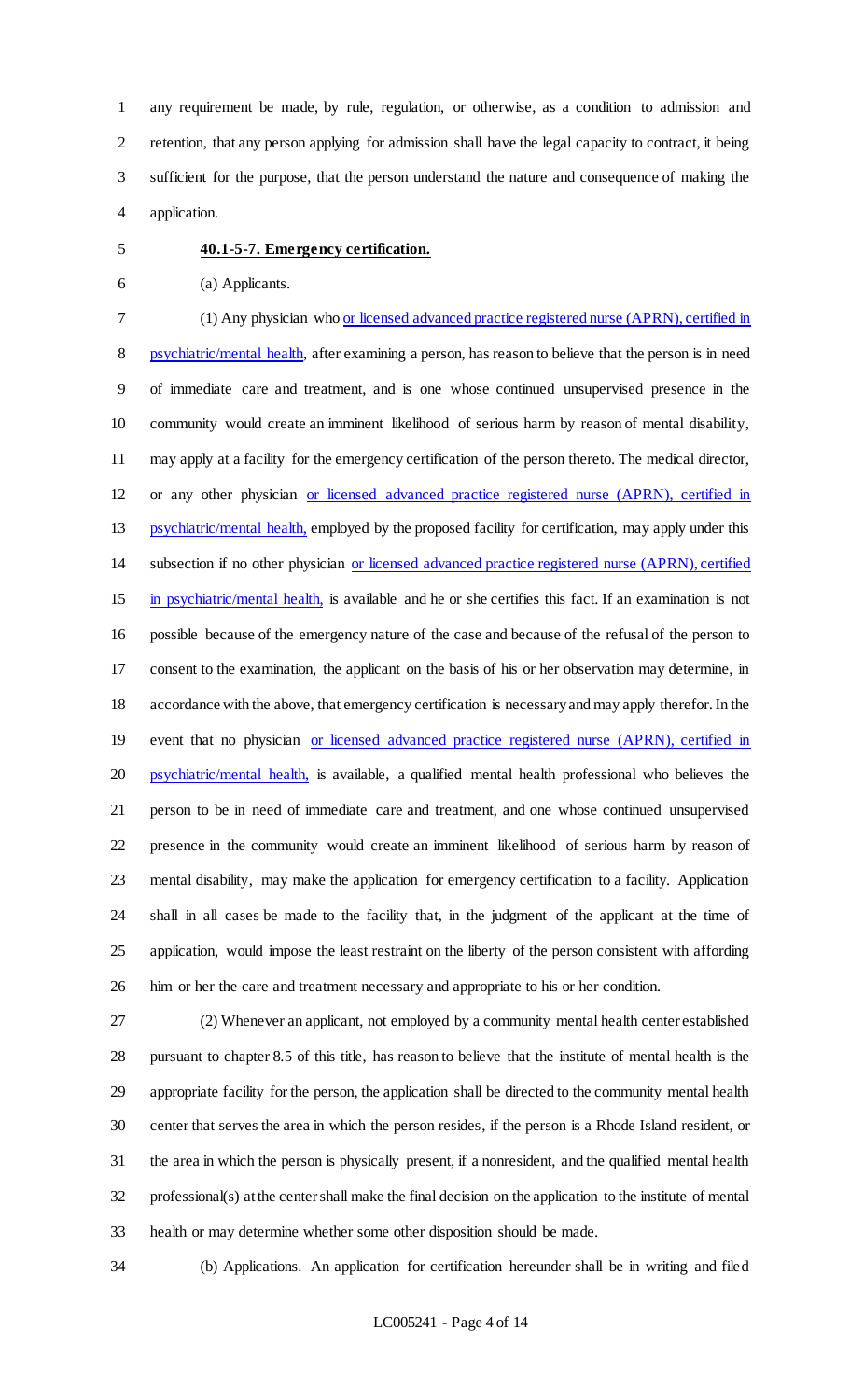with the facility to which admission is sought. The application shall be executed within five (5) days prior to the date of filing and shall state that it is based upon a personal observation of the prospective patient by the applicant within the five-day (5) period. It shall include a description of the applicant's credentials and the behavior that constitutes the basis for his or her judgment that the prospective patient is in need of immediate care and treatment and that a likelihood of serious harm by reason of mental disability exists or licensed advanced practice registered nurse (APRN), certified in psychiatric/mental health,, and shall include, as well, any other relevant information that may assist the admitting physician at the facility to which application is made. Whenever practicable, prior to transporting or arranging for the transporting of a prospective patient to a facility, the applicant shall telephone or otherwise communicate with the facility to describe the circumstances and known clinical history to determine whether it is the proper facility to receive the person, and to give notice of any restraint to be used or to determine whether restraint is necessary.

 (c) Confirmation; discharge; transfer. Within one hour after reception at a facility, the person regarding whom an application has been filed under this section shall be seen by a physician or licensed advanced practice registered nurse (APRN), certified in psychiatric/mental health. As soon as possible, but in no event later than twenty-four (24) hours after reception, a preliminary 18 examination and evaluation of the person by a psychiatrist or a physician, or licensed advanced 19 practice registered nurse (APRN), certified in psychiatric/mental health, under his or her supervision shall begin. The psychiatrist shall not be an applicant hereunder. The preliminary examination and evaluation shall be completed within seventy-two (72) hours from its inception by the psychiatrist. If the psychiatrist determines that the patient is not a candidate for emergency certification, he or she shall be discharged. If the psychiatrist(s) determines that the person who is the subject of the application is in need of immediate care and treatment and is one whose continued unsupervised presence in the community would create an imminent likelihood of serious harm by reason of mental disability, he or she shall confirm the admission for care and treatment under this section of the person to the facility, provided the facility is one that would impose the least restraint on the liberty of the person consistent with affording him or her the care and treatment necessary and appropriate to his or her condition and that no suitable alternatives to certification are available. If at any time the official in charge of a facility, or his or her designee, determines that the person is not in need of immediate care and treatment, or is not one whose continued unsupervised presence in the community would create an imminent likelihood of serious harm by reason of mental disability, or suitable alternatives to certification are available, he or she shall immediately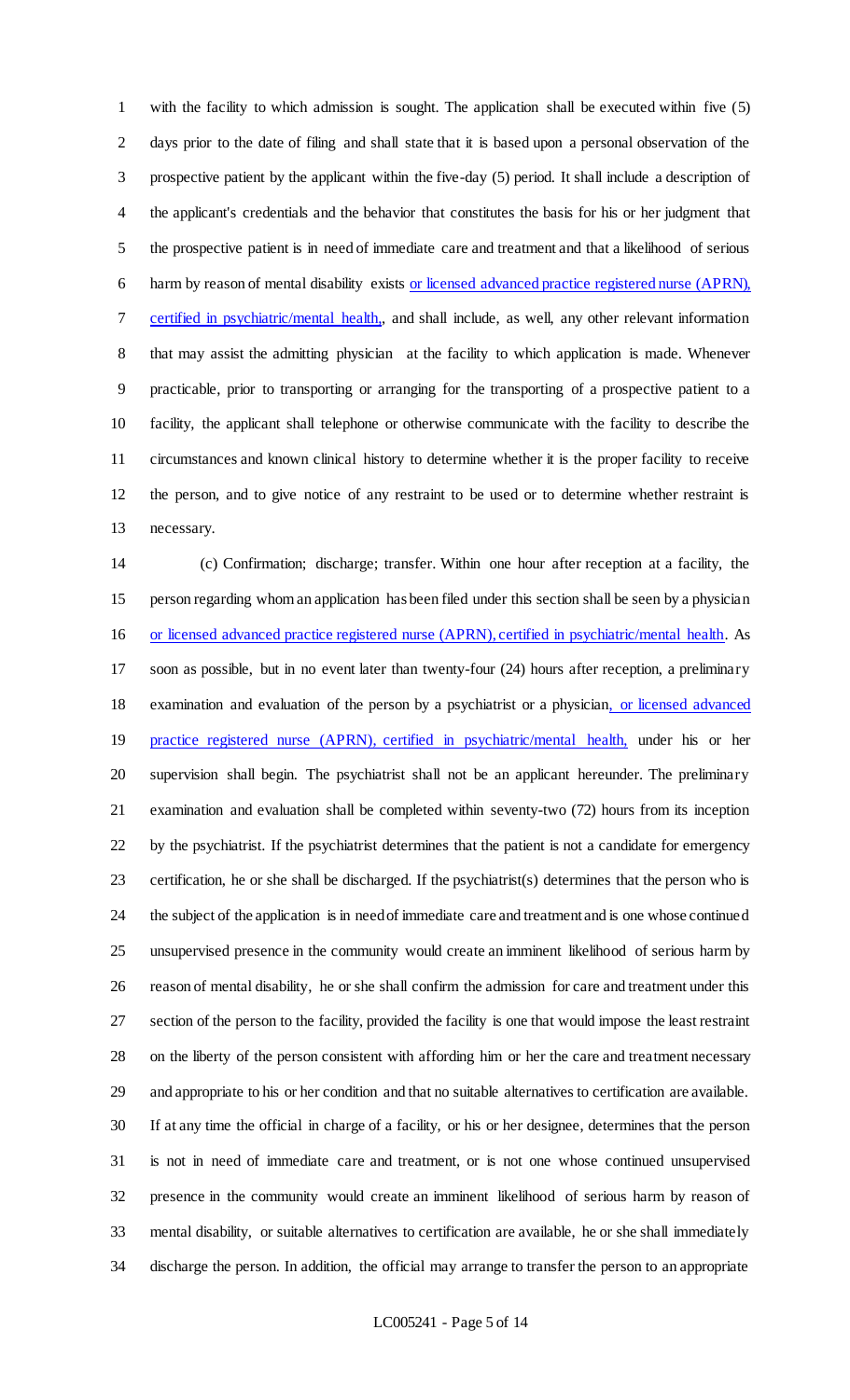facility if the facility to which he or she has been certified is not one that imposes the least restraint on the liberty of the person consistent with affording him or her the care and treatment necessary and appropriate to his or her condition.

 (d) Custody. Upon the request of an applicant under this section, to be confirmed in writing, it shall be the duty of any peace officer of this state or of any governmental subdivision thereof to whom request has been made, to take into custody and transport the person to the facility designated, the person to be expeditiously presented for admission thereto.

 (e) Ex parte court order. An applicant under this section may present a petition to any judge of the district court or any justice of the family court, in the case of a person who is the subject of an application who has not yet attained his or her eighteenth birthday, for a warrant directed to any peace officer of the state or any governmental subdivision thereof to take into custody the person who is the subject of the application and immediately transport the person to a designated facility. The application shall set forth that the person who is to be certified is in need of immediate care and treatment and his or her continued unsupervised presence in the community would create an imminent likelihood of serious harm by reason of mental disability, and the reasons why an order directing a peace officer to transport the person to a designated facility is necessary.

 (f) Notification of rights. No person shall be certified to a facility under the provisions of this section unless appropriate opportunity is given to apply for voluntary admission under the provisions of § 40.1-5-6 and unless he or she, or a parent, guardian, or next of kin, has been informed, in writing, on a form provided by the department, by the official in charge of the facility: (1) That he or she has a right to the voluntary admission; (2) That a person cannot be certified until all available alternatives to certification have been investigated and determined to be unsuitable; and (3) That the period of hospitalization or treatment in a facility cannot exceed ten (10) days under this section, except as provided in subsection (g) of this section.

 (g) Period of treatment. A person shall be discharged no later than ten (10) days measured from the date of his or her admission under this section, unless an application for a civil court certification has been filed and set down for a hearing under the provisions of § 40.1-5-8, or the person remains as a voluntary patient pursuant to § 40.1-5-6.

#### **40.1-5-8. Civil court certification.**

 (a) Petitions. A verified petition may be filed in the district court, or family court in the case of a person who has not reached his or her eighteenth (18th) birthday, for the certification to a facility of any person who is alleged to be in need of care and treatment in a facility, and whose continued unsupervised presence in the community would create a likelihood of serious harm by reason of mental disability. The petition may be filed by any person with whom the subject of the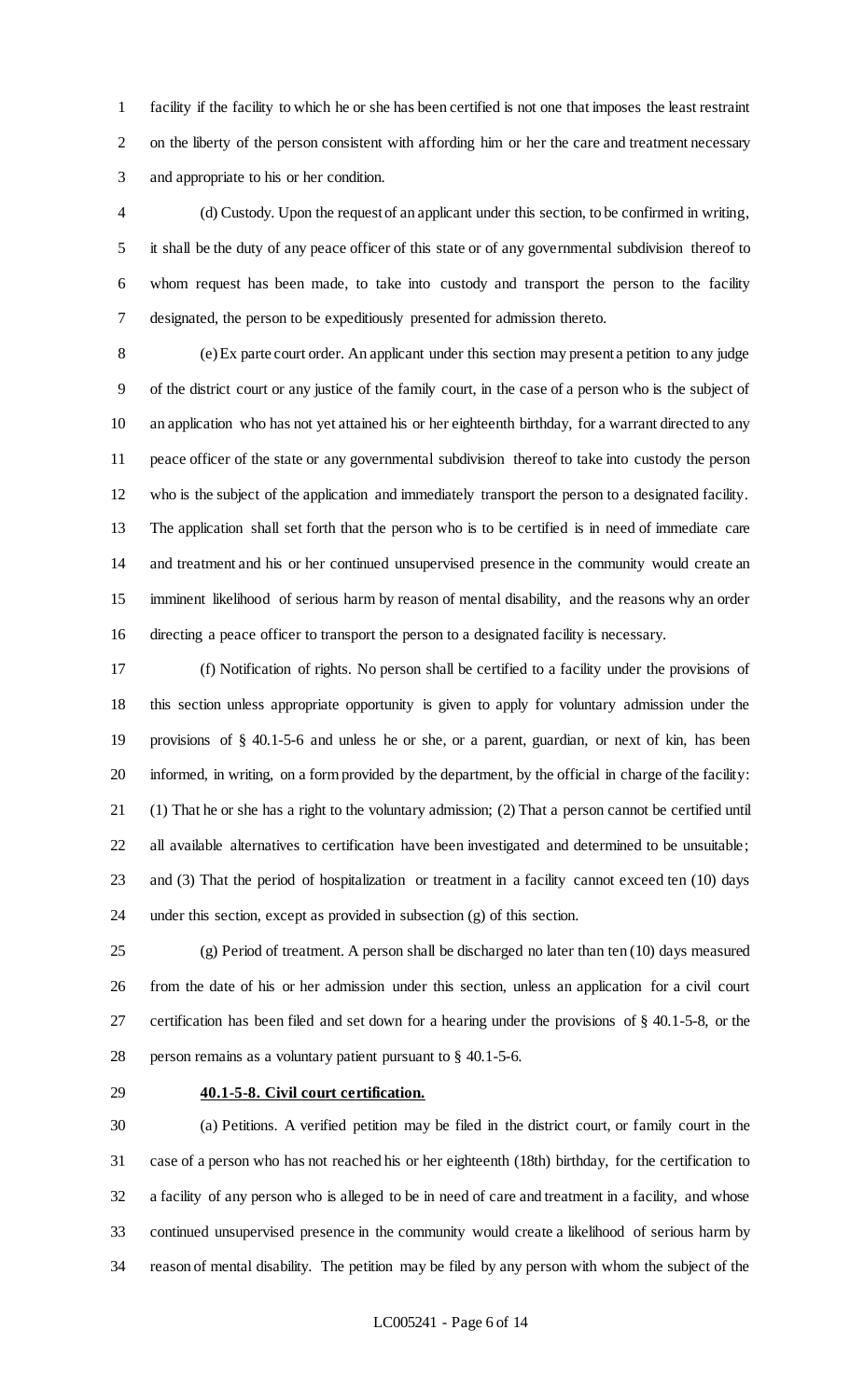petition may reside; or at whose house he or she may be; or the father or mother, husband or wife, brother or sister, or the adult child of the person; the nearest relative if none of the above are available; or his or her guardian; or the attorney general; or a local director of public welfare; or the director of the department of behavioral healthcare, developmental disabilities and hospitals; the director of the department of human services; or the director of the department of corrections; the director of the department of health; the warden of the adult correctional institutions; the superintendent of the boys training school for youth, or his or her designated agent; or the director of any facility, or his or her designated agent, whether or not the person shall have been admitted and is a patient at the time of the petition. A petition under this section shall be filed only after the petitioner has investigated what alternatives to certification are available and determined why the alternatives are not deemed suitable.

 (b) Contents of petition. The petition shall state that it is based upon a personal observation of the person concerned by the petitioner within a ten-day (10) period prior to filing. It shall include a description of the behavior that constitutes the basis for the petitioner's judgment that the person concerned is in need of care and treatment and that a likelihood of serious harm by reason of mental disability exists. In addition, the petitioner shall indicate what alternatives to certification are available; what alternatives have been investigated; and why the investigated alternatives are not deemed suitable.

 (c) Certificates and contents thereof. A petition hereunder shall be accompanied by the 20 certificates of two (2) physicians or licensed advanced practice registered nurse (APRN), certified 21 in psychiatric/mental health unless the petitioner is unable to afford, or is otherwise unable to 22 obtain, the services of a physician or physicians or licensed advanced practice registered nurse 23 (APRN), certified in psychiatric/mental health qualified to make the certifications. The certificates shall be rendered pursuant to the provisions of § 40.1-5-5, except when the patient is a resident in 25 a facility, the attending physician and one other physician or licensed advanced practice registered 26 nurse (APRN), certified in psychiatric/mental health from the facility may sign the certificates, and shall set forth that the prospective patient is in need of care and treatment in a facility and would likely benefit therefrom, and is one whose continued unsupervised presence in the community would create a likelihood of serious harm by reason of mental disability together with the reasons therefor. The petitions and accompanying certificates shall be executed under penalty of perjury, but shall not require the signature of a notary public thereon.

(d) Preliminary hearing.

 (1) Upon a determination that the petition sets forth facts constituting reasonable grounds to support certification, the court shall summon the person to appear before the court at a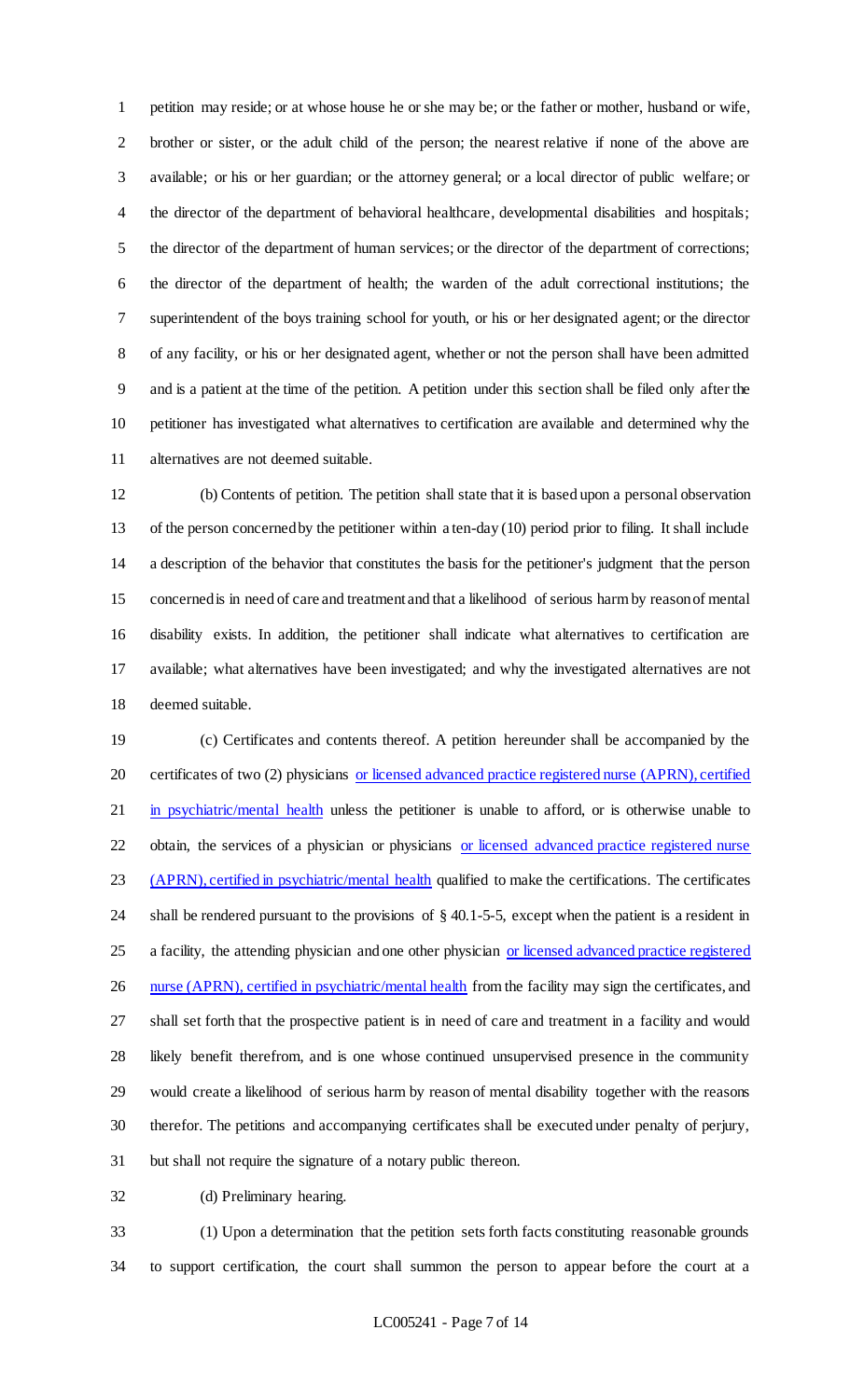preliminary hearing, scheduled no later than five (5) business days from the date of filing. This hearing shall be treated as a priority on the court calendar and may be continued only for good cause shown. In default of an appearance, the court may issue a warrant directing a police officer to bring the person before the court.

 (2) At the preliminary hearing, the court shall serve a copy of the petition upon the person and advise him or her of the nature of the proceedings and of his or her right to counsel. If the person is unable to afford counsel, the court forthwith shall appoint the mental health advocate for him or her. If the court finds that there is no probable cause to support certification, the petition shall be dismissed, and the person shall be discharged unless the person applies for voluntary admission. However, if the court is satisfied by the testimony that there is probable cause to support certification, a final hearing shall be held not less than seven (7) days, nor more than twenty-one (21) days, after the preliminary hearing, unless continued at the request of counsel for the person, and notice of the date set down for the hearing shall be served on the person. Copies of the petition and notice of the date set down for the hearing shall also be served immediately upon the person's nearest relatives or legal guardian, if known, and to any other person designated by the patient, in writing, to receive copies of notices. The preliminary hearing can be waived by a motion of the patient to the court if the patient is a resident of a facility.

#### (e) Petition for examination.

 (1) Upon motion of either the petitioner or the person, or upon its own motion, the court 20 may order that the person be examined by a psychiatrist or licensed advanced practice registered 21 nurse (APRN), certified in psychiatric/mental health, appointed by the court. The examination may be conducted on an outpatient basis and the person shall have the right to the presence of counsel while it is being conducted. A report of the examination shall be furnished to the court, the petitioner, and the person and his or her counsel at least forty-eight (48) hours prior to the hearing. (2) If the petition is submitted without two (2) physicians' certificates as required under subsection (c), the petition shall be accompanied by a motion for a psychiatric examination to be ordered by the court. The motion shall be heard on the date of the preliminary hearing set by the court pursuant to subsection (d), or as soon thereafter as counsel for the subject person is engaged, appointed, and ready to proceed. The motion shall be verified or accompanied by affidavits and shall set forth facts demonstrating the efforts made to secure examination and certification by a physician or physicians, or licensed advanced practice registered nurse (APRN), certified in psychiatric/mental health, and shall indicate the reasons why the efforts failed.

 (3) After considering the motion and testimony as may be offered on the date of hearing the motion, the court may deny the application and dismiss the petition, or upon finding: (i) That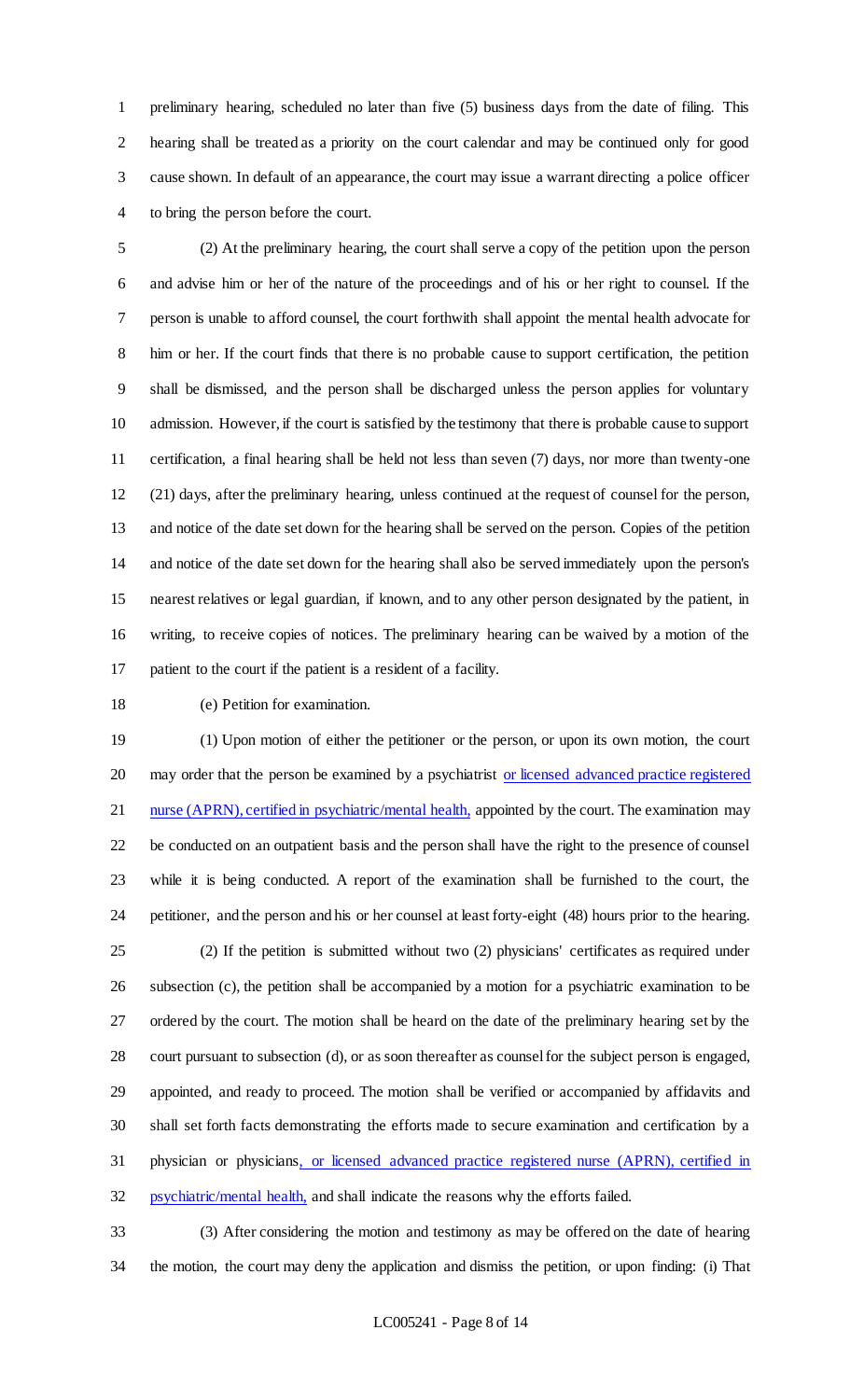there is a good cause for the failure to obtain one or more physician's or licensed advanced practice registered nurse (APRN), certified in psychiatric/mental health certificates in accordance with subsection (c); and (ii) That there is probable cause to substantiate the allegations of the petition, the court shall order an immediate examination by two (2) qualified psychiatrists, or licensed advanced practice registered nurse (APRN), certified in psychiatric/mental health pursuant to 6 subsection  $(e)(1)$ .

 (f) Professional assistance. A person with respect to whom a court hearing has been ordered under this section shall have, and be informed of, a right to employ a mental health professional of his or her choice to assist him or her in connection with the hearing and to testify on his or her behalf. If the person cannot afford to engage such a professional, the court shall, on application, allow a reasonable fee for the purpose.

 (g) Procedure. Upon receipt of the required certificates and/or psychiatric reports as applicable hereunder, the court shall schedule the petition for final hearing unless, upon review of the reports and certificates, the court concludes that the certificates and reports do not indicate, with supporting reasons, that the person who is the subject of the petition is in need of care and treatment; that his or her unsupervised presence in the community would create a likelihood of serious harm by reason of mental disability; and that all alternatives to certification have been investigated and are unsuitable, in which event the court may dismiss the petition.

 (h) Venue. An application for certification under this section shall be made to, and all proceedings pursuant thereto shall be conducted in, the district court, or family court in the case of a person who has not yet reached his or her eighteenth (18th) birthday, of the division or county in which the subject of an application may reside or may be, or when the person is already a patient in a facility, in the district court or family court of the division or county in which the facility is located, subject, however, to application by any interested party for change of venue because of inconvenience of the parties or witnesses or the condition of the subject of the petition or other valid judicial reason for the change of venue.

 (i) Hearing. A hearing scheduled under this section shall be conducted pursuant to the following requirements:

 (1) All evidence shall be presented according to the usual rules of evidence that apply in civil, non-jury cases. The subject of the proceedings shall have the right to present evidence in his or her own behalf and to cross examine all witnesses against him or her, including any physician or licensed advanced practice registered nurse (APRN), certified in psychiatric/mental health who has completed a certificate or filed a report as provided hereunder. The subject of the proceedings shall have the further right to subpoena witnesses and documents, the cost of such to be borne by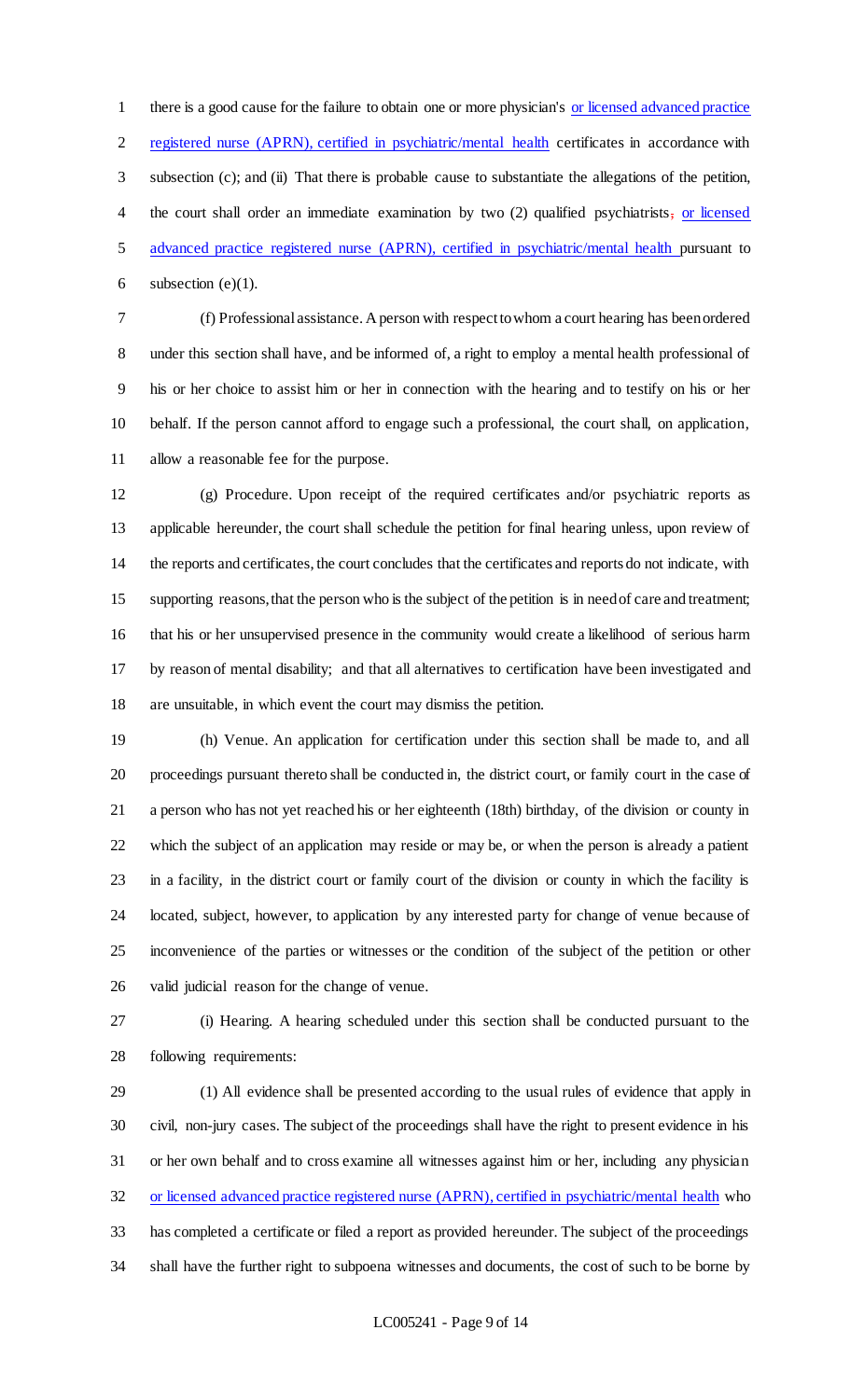the court where the court finds upon an application of the subject that the person cannot afford to pay for the cost of subpoenaing witnesses and documents.

 (2) A verbatim transcript or electronic recording shall be made of the hearing that shall be impounded and obtained or examined only with the consent of the subject thereof (or in the case of a person who has not yet attained his or her eighteenth (18th) birthday, his or her parent, guardian, or next of kin) or by order of the court.

 (3) The hearing may be held at a location other than a court, including any facility where the subject may currently be a patient, where it appears to the court that holding the hearing at another location would be in the best interests of the subject thereof.

 (4) The burden of proceeding and the burden of proof in a hearing held pursuant to this section shall be upon the petitioner. The petitioner has the burden of demonstrating that the subject of the hearing is in need of care and treatment in a facility; is one whose continued unsupervised presence in the community would create a likelihood of serious harm by reason of mental disability; and what alternatives to certification are available, what alternatives to certification were investigated, and why these alternatives were not deemed suitable.

 (5) The court shall render a decision within forty-eight (48) hours after the hearing is concluded.

 (j) Order. If the court at a final hearing finds by clear and convincing evidence that the subject of the hearing is in need of care and treatment in a facility, and is one whose continued unsupervised presence in the community would, by reason of mental disability, create a likelihood of serious harm, and that all alternatives to certification have been investigated and deemed unsuitable, it shall issue an order committing the person to the custody of the director for care and treatment or to an appropriate facility. In either event, and to the extent practicable, the person shall be cared for in a facility that imposes the least restraint upon the liberty of the person consistent with affording him or her the care and treatment necessary and appropriate to his or her condition. No certification shall be made under this section unless and until full consideration has been given by the certifying court to the alternatives to in-patient care, including, but not limited to, a determination of the person's relationship to the community and to his or her family; of his or her employment possibilities; and of all available community resources, alternate available living arrangements, foster care, community residential facilities, nursing homes, and other convalescent facilities. A certificate ordered pursuant to this section shall be valid for a period of six (6) months from the date of the order. At the end of that period the patient shall be discharged, unless he or she is discharged prior to that time, in which case the certification shall expire on the date of the discharge.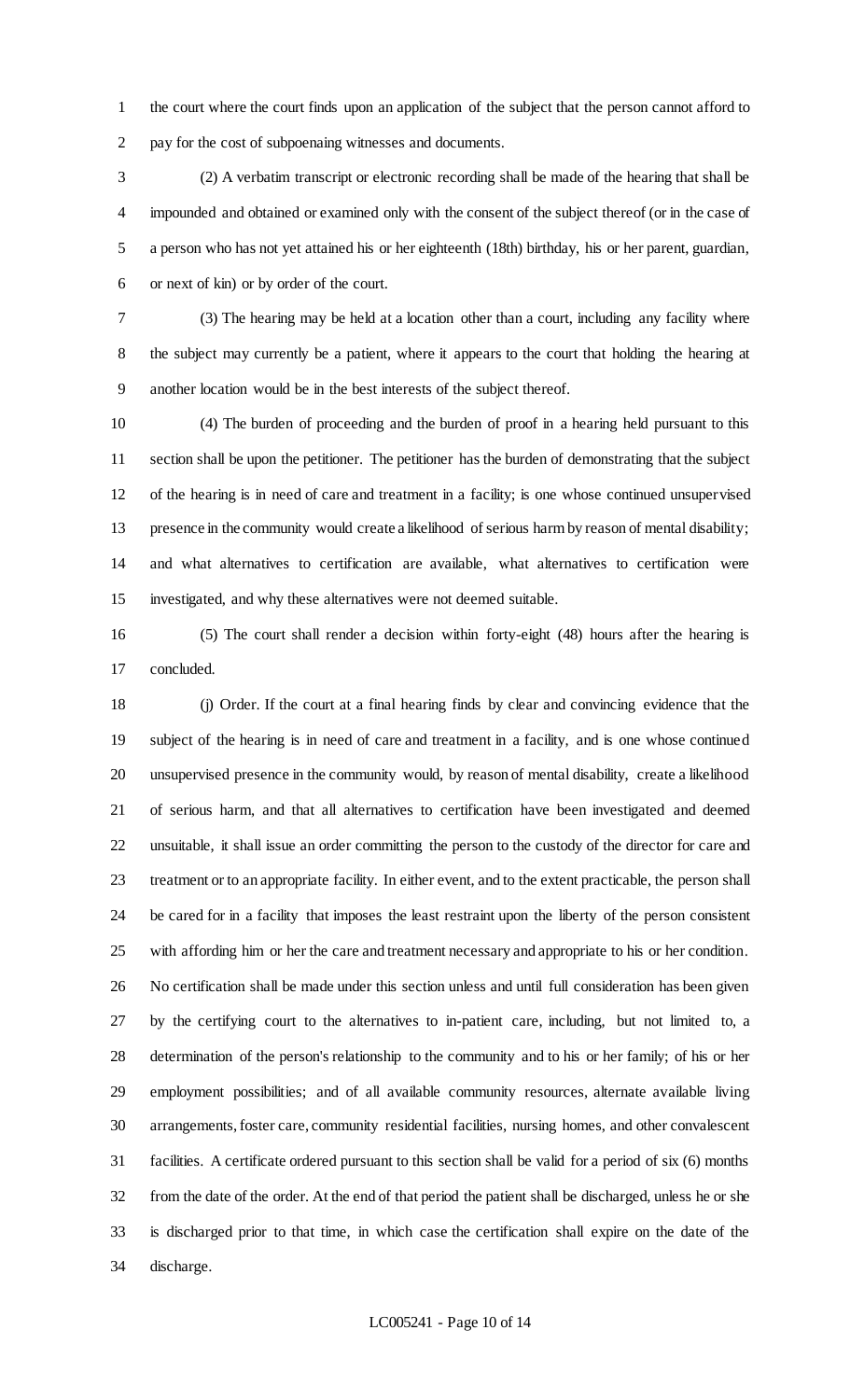(k) Appeals.

 (1) A person certified under this section shall have a right to appeal from a final hearing to the supreme court of the state within thirty (30) days of the entry of an order of certification. The person shall have the right to be represented on appeal by counsel of his or her choice or by the mental health advocate if the supreme court finds that he or she cannot afford to retain counsel. Upon a showing of indigency, the supreme court shall permit an appeal to proceed without payment of costs, and a copy of the transcript of the proceedings below shall be furnished to the subject of the proceedings, or to his or her attorney, at the expense of the state. The certifying court shall advise the person of all his or her rights pursuant to this section immediately upon the entry of an order of certification.

 (2) Appeals under this section shall be given precedence, insofar as practicable, on the supreme court dockets. The district and family courts shall promulgate rules with the approval of the supreme court to insure the expeditious transmission of the record and transcript in all appeals pursuant to this chapter.

(l) Submission to NICS database.

 (1) The district court shall submit the name, date of birth, gender, race or ethnicity, and date of civil commitment to the National Instant Criminal Background Check System (NICS) database of all persons subject to a civil court certification order pursuant to this section within forty-eight (48) hours of certification.

 (2) Any person affected by the provisions of this section, after the lapse of a period of three (3) years from the date such civil certification is terminated, shall have the right to appear before the relief from disqualifiers board.

 (3) Upon notice of a successful appeal pursuant to subsection (k), the district court shall, as soon as practicable, cause the appellant's record to be updated, corrected, modified, or removed from any database maintained and made available to the NICS and reflect that the appellant is no longer subject to a firearms prohibition as it relates to 18 U.S.C. § 922(d)(4) and 18 U.S.C. § 922(g)(4).

 (m) Equitable authority. In addition to the powers heretofore exercised, the district and family courts are hereby empowered, in furtherance of their jurisdiction under this chapter, to grant petitions for instructions for the provision or withholding of treatment as justice and equity may require.

**40.1-5-9. Right to treatment -- Treatment plan.**

 (a) Any person who is a patient in a facility pursuant to this chapter shall have a right to receive the care and treatment that is necessary for and appropriate to the condition for which he or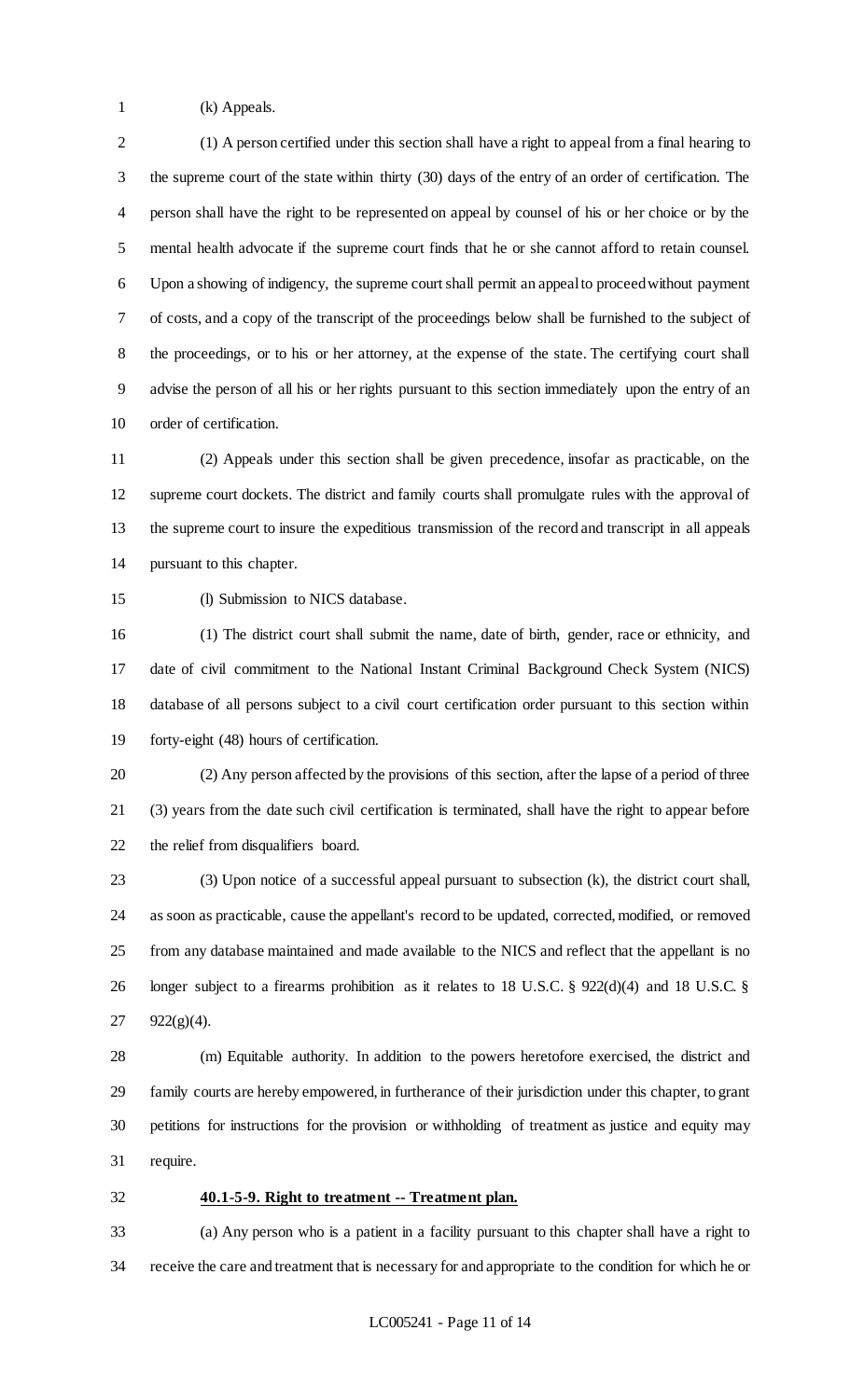she was admitted or certified and from which he or she can reasonably be expected to benefit. Each patient shall have an individualized treatment plan. This plan shall be developed by appropriate mental health professionals, including a psychiatrist, or licensed advanced practice registered nurse 4 (APRN), certified in psychiatric/mental health, and implemented as soon as possible -- in any event no later than five (5) days after a patient's voluntary admission or involuntary court certification. Each individual treatment plan shall be made in accordance with the professional regulations of each facility, and by way of illustration and, not limited to the following, shall contain:

(1) A statement of the nature of the specific problems and specific needs of the patient;

 (2) A statement of the least restrictive treatment conditions necessary to achieve the purposes of certification or admission;

(3) A description of intermediate and long-range treatment goals; and

 (4) A statement and rationale for the plan of treatment for achieving these intermediate and long-range goals.

 (b) The individualized treatment plan shall become part of the patient's record in accordance with § 40.1-5-5(g), and the subject of periodic review in accordance with § 40.1-5-10. In implementing a treatment plan on behalf of any patient, the official in charge of any facility, or his or her designee(s), may, when it is warranted, authorize the release of the patient for such periods of time and under such terms and conditions that he or she deems appropriate.

## **40.1-5-10. Periodic institutional review proceedings.**

 (a) In general. Each patient admitted or certified to a facility pursuant to the provisions of this chapter shall be the subject of a periodic review of his or her condition and status to be 22 conducted by a review committee composed of at least one psychiatrist or licensed advanced 23 practice registered nurse (APRN), certified in psychiatric/mental health and other mental health professionals involved in treating the patient. The committee shall be composed of no fewer than three (3) persons and shall be appointed by the director of the facility or his or her designated agent. The reviews shall minimally involve an evaluation of the quality of care which the patient is receiving, including an evaluation of the patient's treatment plan, and the making of any recommendations for the improvement of the care or for the revision of the treatment plan, including alternative available living arrangements, foster care, community residential facilities, nursing homes, and other convalescent facilities. At every fourth review, one member of the committee shall be a member of the hospital's utilization review committee appointed by that committee's chairperson.

 (b) Frequency. The review proceedings shall take place at least once within each ninety-day (90) period during which a person is a patient in the facility.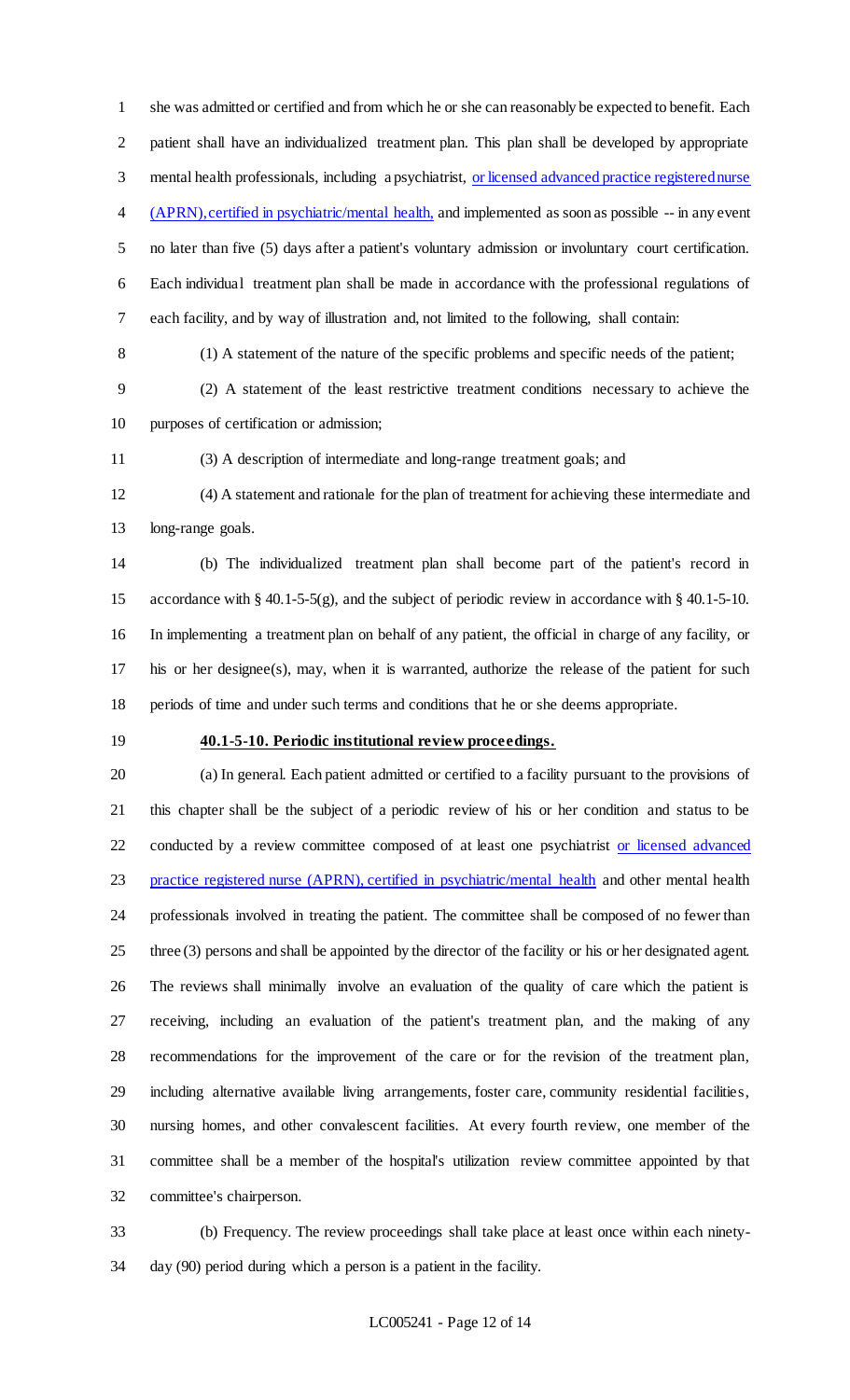(c) Results of review. The results of each review shall be entered in the patient's medical record, presented orally to the patient within twenty-four (24) hours, and confirmed by written notice to the patient and his or her guardian, or with the patient's consent, to his or her next of kin, within seventy-two (72) hours. In the event the director of the facility is not a member of the committee, the notice shall be transmitted to him or her as well. Where the committee determines that further care in the facility is required, the notice to the patient shall include an explanation of the patient's rights to pursue discharge as elsewhere provided in this chapter.

SECTION 2. This act shall take effect upon passage.

======== LC005241 ========